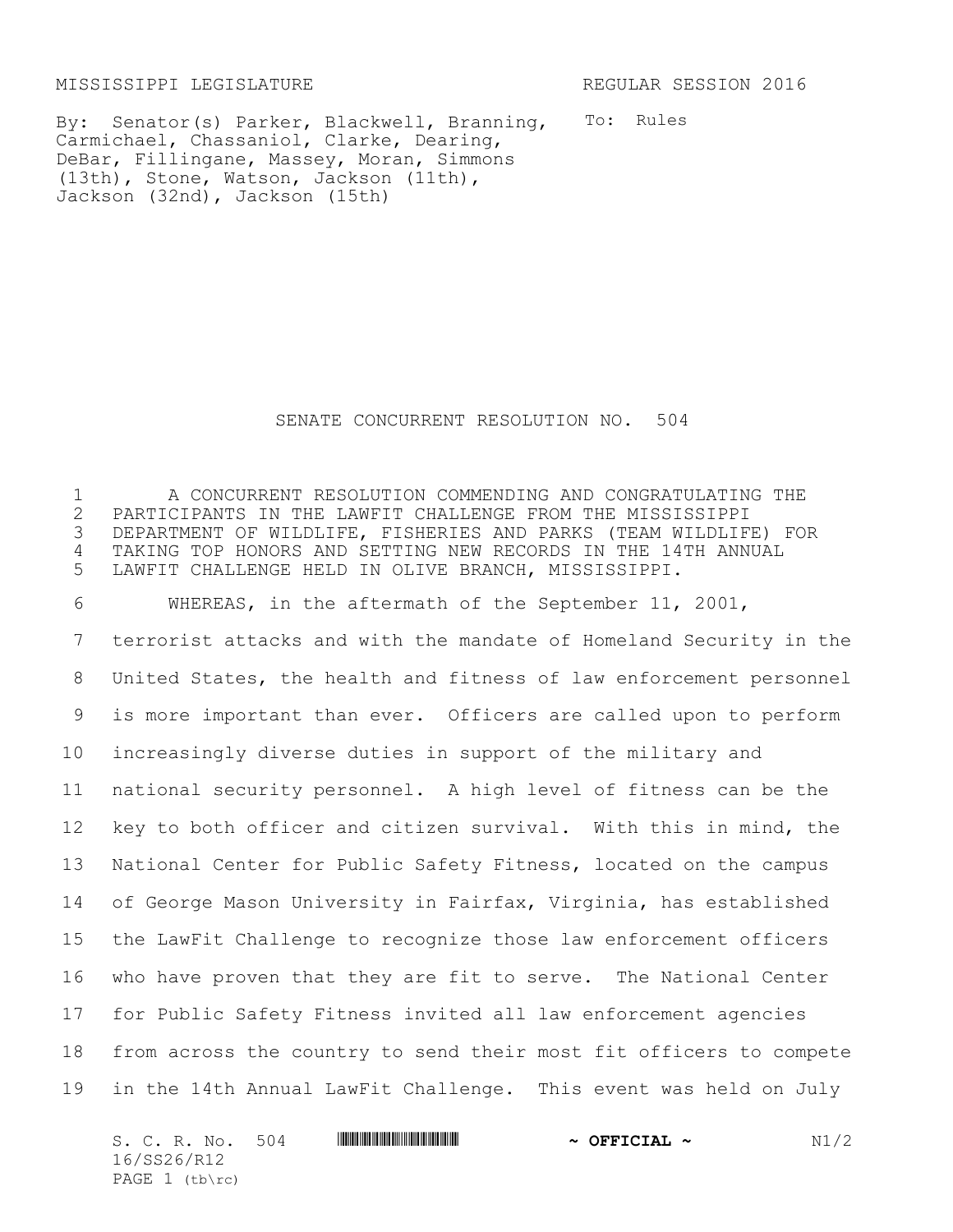16-18, 2015, in Olive Branch, Mississippi, and saw temperatures in the upper 90s and heat indexes above 100 degrees; and

 WHEREAS, LawFit is three days of intense competition. The event includes four-person teams, pairs and individual competitors. The LawFit Challenge consists of a series of six fitness and job-related competitive events: one-rep maximum bench press (based on a percentage of body weight); one-minute sit-up test; sit-and-reach flexibility test; pull-ups; 200 yards agility course (series of work-related obstacles); and a 1.5-mile run. These tests have been found to be good predictors of an officer's fitness for duty. Awards were given to the top five male and female competitors as well as the top five teams. Individual event winners were also recognized; and

 WHEREAS, Mississippi law enforcement officers took the title at the National LawFit Challenge for the ninth consecutive year. But this time the Mississippi Highway Patrol wasn't the victor, it was the Mississippi Department of Wildlife, Fisheries and Parks. This was the third year Team Wildlife has competed in the competition; and

 WHEREAS, the Mississippi Department of Wildlife, Fisheries and Parks has 158 officers, and some of the agencies they compete against are much larger. But Chief Steve Adcock was not surprised by the team's performance. "I think what you have to look at is the training program, and ours is second to none," Adcock said. "We have one of the most strenuous training programs in the

S. C. R. No. 504 **WILLIAM CONTRACT + OFFICIAL ~** 16/SS26/R12 PAGE (tb\rc)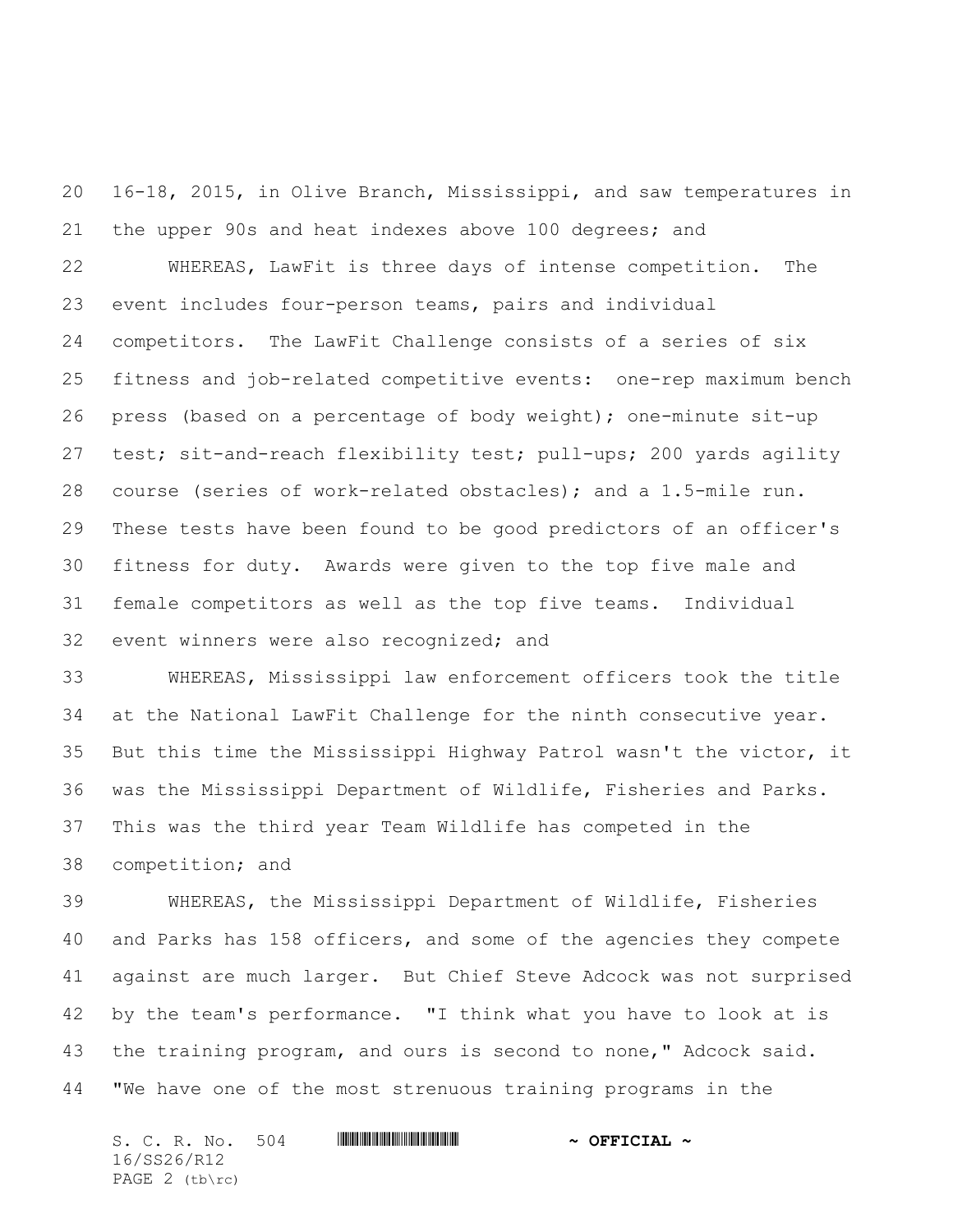nation. There's a lot of camaraderie between our guys and the Highway Patrol. They work a lot together"; and

 WHEREAS, the Mississippi Department of Wildlife, Fisheries and Parks' Team Members are: Private Derrick Scott, Private Justin Gates, Sergeant Major Ron McMillan, Lieutenant Chris Reed (Team Captain), Private Justin Adams and Sergeant Major Marcus Christon; and

 WHEREAS, officers compete as individuals, in two-man teams and four-man teams. The Mississippi Department of Wildlife, Fisheries and Parks' Officers broke records in all three divisions:

 Total points for a four-man team: 1,599 by Christon, Gates, Reed and Scott. The previous record was 1,515;

58 • Total points for a two-man team: 418 by Christon and Gates. The previous record was 519;

60 • Pull-ups: 67 by Christon. The previous record was 51; 61 • Bench press: 401 pounds by Gates, which was 221% of his body weight. The previous record was 214%;

63 • Most points accumulated by an individual: 418 by Christon. The previous record was 403;

 The Mississippi Department of Wildlife, Fisheries and Parks' team member Sergeant Major Ron McMillan finished 10th overall as an individual, and Private Justin Adams finished fourth in the 1.5-mile run; and

|  | S. C. R. No. 504 | <u> III de la provincia de la provincia de la provincia del t</u> | $\sim$ OFFICIAL $\sim$ |  |
|--|------------------|-------------------------------------------------------------------|------------------------|--|
|  | 16/SS26/R12      |                                                                   |                        |  |
|  | PAGE 3 (tb\rc)   |                                                                   |                        |  |